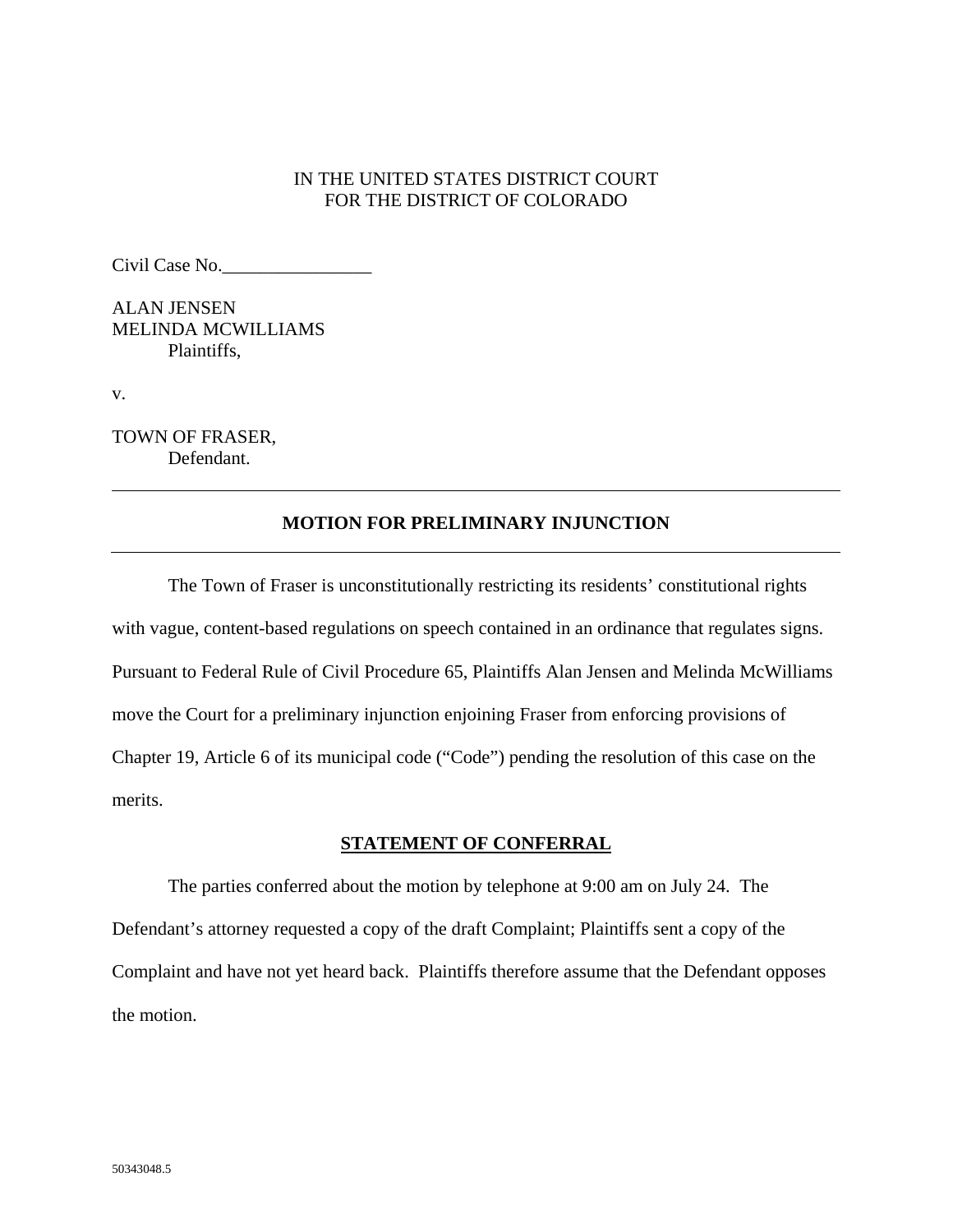### **INTRODUCTION**

Alan Jensen, a resident of the Town of Fraser, wishes to display three pieces of political art created by Melinda McWilliams in Mr. Jensen's front yard to protest President Donald Trump and draw attention to global warming. According to the Town, the proposed displays violate the Code challenged in this case, and it has threatened to prosecute the Plaintiffs if they put up the art—thereby chilling their constitutionally protected speech.

The Code is expansive and applies to all signs erected on private property within the Town. It prescribes myriad regulations for certain signs, including limits on the size, placement, type, duration, and number. But critically, the Code imposes restrictions on signs based on their content and, in doing so, fails to narrowly tailor the restrictions to any compelling interest. For that reason, the Code is an unconstitutional content-based restriction that violates the Free Speech Clause of the First Amendment and article II, section 10 of the Colorado Constitution both on its face and as applied to Plaintiffs. The Code's categories of different types of signs are also poorly defined and substantially overlap, leaving residents in the dark as to whether a particular sign will trigger prosecution. As a result, the Code is also impermissibly vague in violation of the Due Process Clause of the Federal Constitution and article II, section 25 of the Colorado Constitution.

### **STATEMENT OF FACTS**

### **I.** *The challenged code.*

 Chapter 19, article 6 of the Town of Fraser Municipal Code regulates signs. Under the Code, Town officials must issue a permit before residents may post a sign on their property. (Ex. K, Fraser, Colo., Mun. Code § 19-6-210.) Officials review a proposed sign for compatibility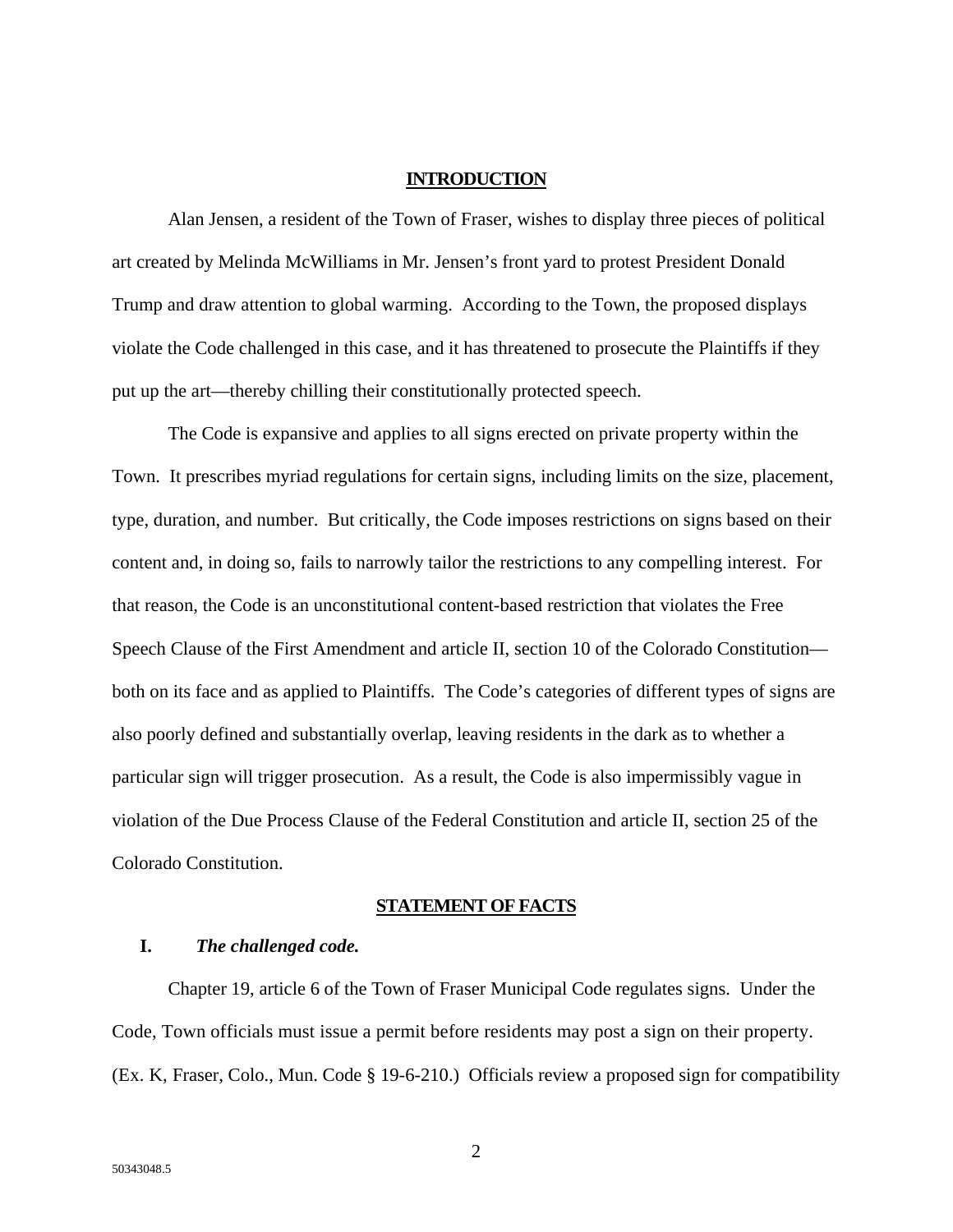with the Code, conformation with "size, height and location requirements" for the applicable zoning district, and potential interference with "pedestrian or vehicular safety." (*Id.* § 19-6-220.) There is also a \$40 fee. (*Id.* app. a.)

The Code, however, exempts certain types of signs from regulation entirely, including (1) town, country, state, or federal government signs; (2) signs related to public purposes or safety required by law; (3) signs on parked motor vehicles; (4) athletic scoreboards; (5) "[t]emporary decorations or displays, if they are clearly incidental to, customarily, or commonly associated with any national, state, or local holiday or religious celebration; (6) "[s]igns being carried by a person;" (7) flags on a flagpole or "[d]ecorative flags, banners or pennants … constituting an architectural feature which is integral to the design of a project;" (8) works of art and murals; and (9) tethered balloons. (*Id.* § 19-6-250.) Exempt signs do not have any number, size, placement, or material restrictions, nor are they subject to the Code's permitting requirement. (*See, e.g.*, *id.*  §§ 19-6-250, -330.) "Permanent signs," which are affixed to non-portable structures and use durable materials, are subject to specific criteria and must receive a permit. (*Id.* § 19-6-320.) "Temporary signs," such as yard signs and swing signs, are subject to specific criteria, including numerical and size restrictions, but do not require a permit. (*Id.* § 19-6-330.)

Size, number, type, material, and placement restrictions are determined by the property's zoning area. (*Id.* tbl. 6.1.) Residential zoning area property owners are permitted:

1. One permanent sign per street frontage, which can be either (1) a wall sign under 6 square feet and placed below the eave or parapet line or (2) a projecting sign under 6 square feet, placed no higher than the wall, and at least 8 feet above the ground;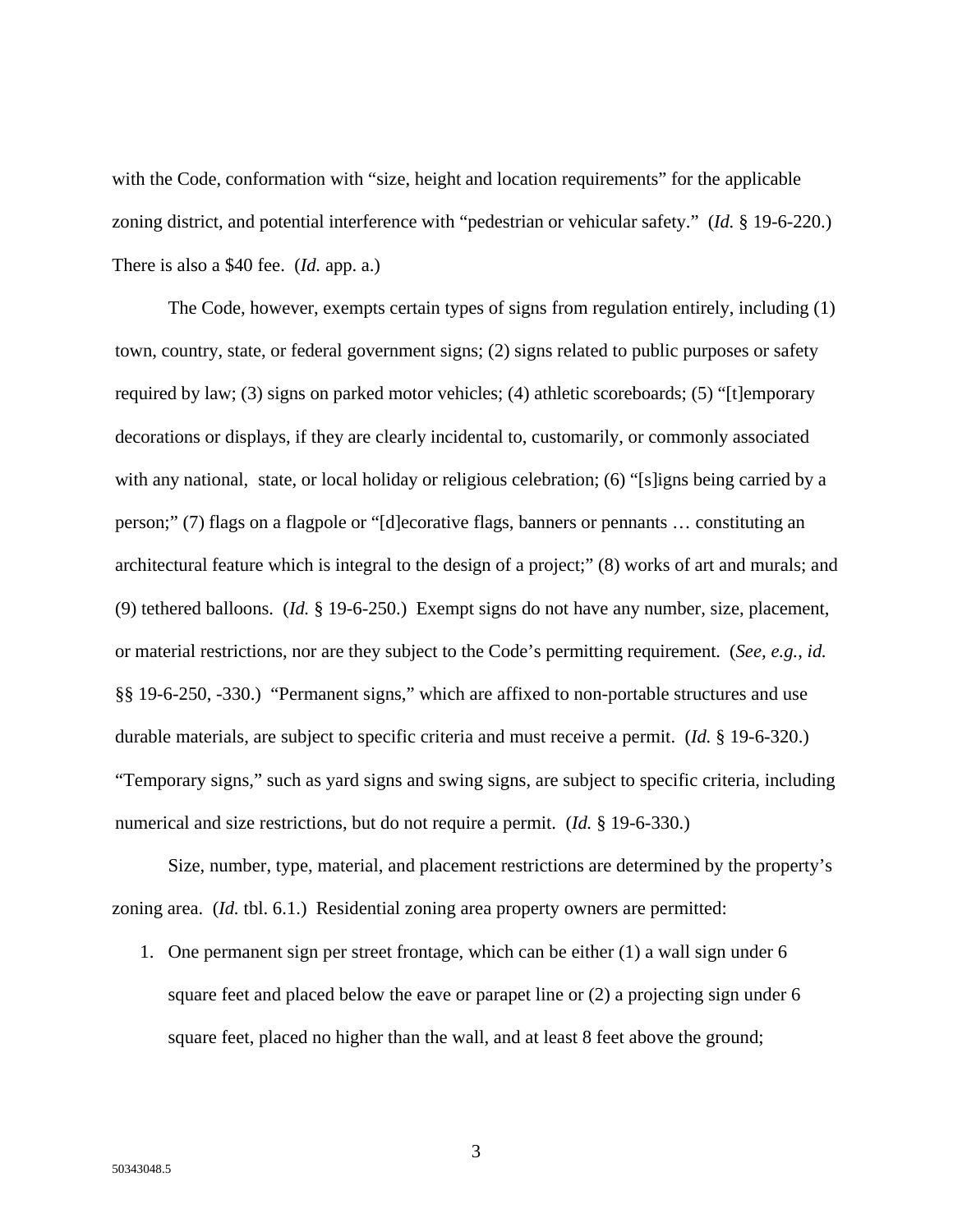2. One swing sign per street frontage, which must be under 6 square feet and placed no higher than 6 feet off of the ground; and

3. One yard sign per street frontage, which must be under 6 square feet, must be placed no higher than 4 feet off of the ground, and may be posted for a maximum of 90 days. (*Id.*) Violations of the Code are punishable by a fine of no more than \$2,650 or up to a year in jail. (*Id.* § 1-4-10.) Each day that a violation persists constitutes a separate violation. (*Id.*)

### **II.** *Mr. Jensen and Ms. McWilliams' interactions with Town officials.*

Alan "AJ" Jensen lives in Fraser. (Ex. I., Jensen Decl., ¶ 2.) Melinda McWilliams, who is Mr. Jensen's partner, frequently stays with Mr. Jensen. In January 2017, Mr. Jensen created and erected communicative displays on a pole in Mr. Jensen's yard that protested the election of President Trump and called for action on global warming. (Ex. I, ¶ 3; Ex. J., McWilliams Decl., ¶ 2.) Over the following year and a half, Mr. Jensen added additional displays until there were eight politically expressive, two-sided communicative displays on the property. (Ex. I, ¶ 3; Ex. J, ¶ 2.) Neither Mr. Jensen nor Ms. McWilliams heard anything from the Town during those eighteen months. (Ex. I,  $\P$  3; Ex. J,  $\P$  2.)

On September 17, 2018, Mr. Jensen received a letter from Fraser Town Manager Jeffrey Durbin. (Ex. A, Sept. 17, 2018 Town letter; Ex. I, ¶ 4; Ex. J, ¶ 3.) The letter stated that Mr. Jensen had violated the Town's Code by erecting the eight displays and that the Town was taking action after it received what it characterized as "multiple complaints." (Ex. A; Ex. I, ¶ 4; Ex. J, ¶ 3.) The letter demanded that Mr. Jensen remove the signs or face fines or jail time. (Ex. A; Ex. I,  $\P$  4; Ex. J,  $\P$  3.)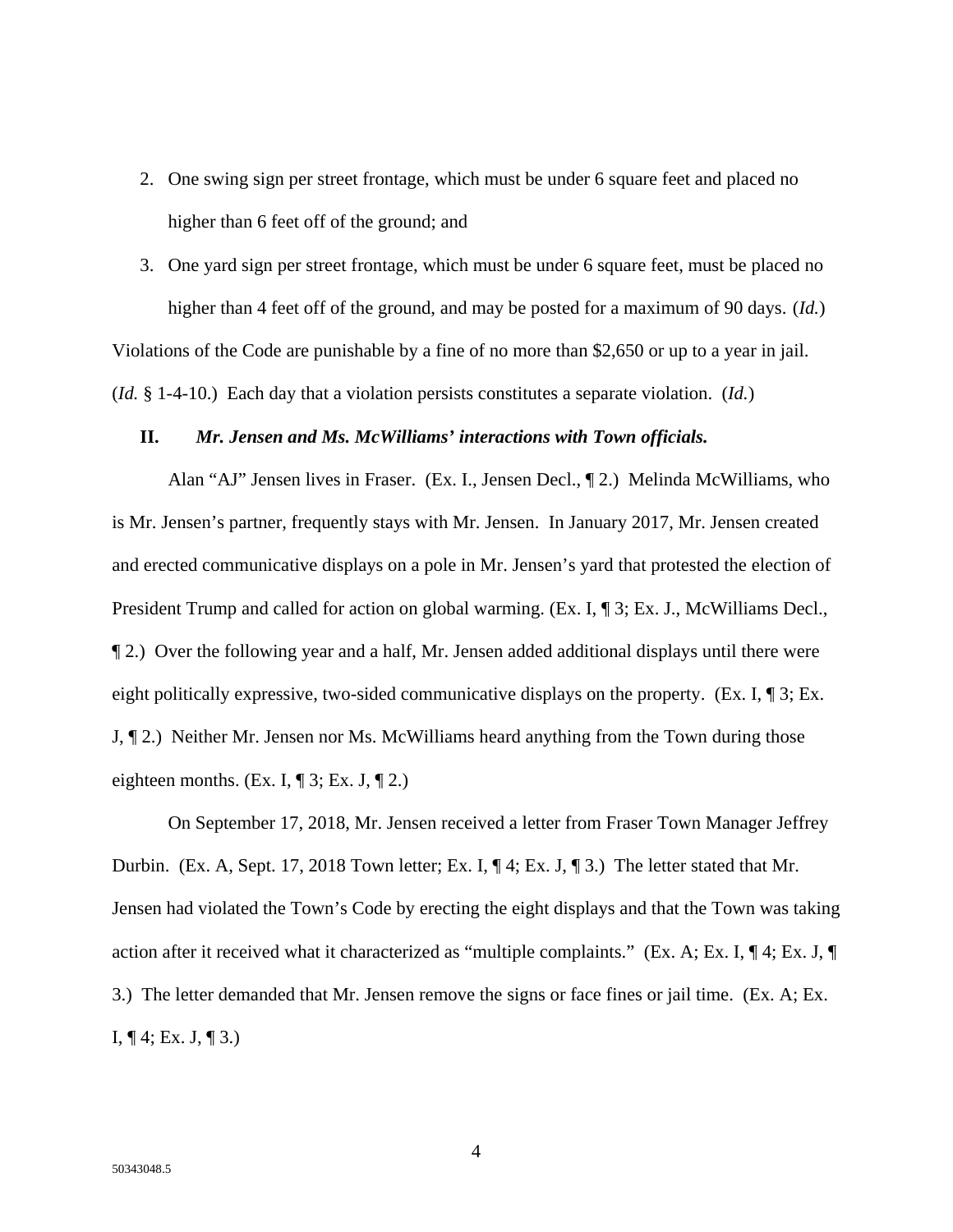On October 26, Mr. Jensen and Ms. McWilliams met with Mr. Durbin and other Town officials. (Ex. I, ¶ 6; Ex. J, ¶ 5.) The group discussed the complaint and why Mr. Jensen and Ms. McWilliams believed that Mr. Jensen's displays qualified as "works of art" under the Code and were therefore exempt from regulation. (Ex. I,  $\P$  6; Ex. J,  $\P$  5.) Mr. Durbin conceded that their "Toxic Trump" sign might be a "work of art," but maintained that the other displays violated the Code. (Ex. I, ¶ 6; Ex. J, ¶ 5.) He told Mr. Jensen and Ms. McWilliams that if Mr. Jensen did not comply with the letter, the Town would issue a citation and send Mr. Jensen to court. (Ex. I, ¶ 6; Ex. J, ¶ 5.) Mr. Durbin set a follow-up meeting for November 12, 2018. (Ex. I,  $\P$  6; Ex. J,  $\P$  5.)

At that follow-up meeting, Mr. Jensen and Ms. McWilliams again met with Mr. Durbin and other Town officials. (Ex. I,  $\P$  7; Ex. J,  $\P$  6.) Ms. McWilliams stated that Mr. Jensen would remove the displays under the threat of prosecution and that he would work with Ms. McWilliams to convert the displays into something the Town would consider a "work of art." (Ex. I, ¶ 6; Ex. J, ¶ 6.) Mr. Jensen and Ms. McWilliams presented four conceptual sketches ("Proposed Works"), designed and drawn by Ms. McWilliams: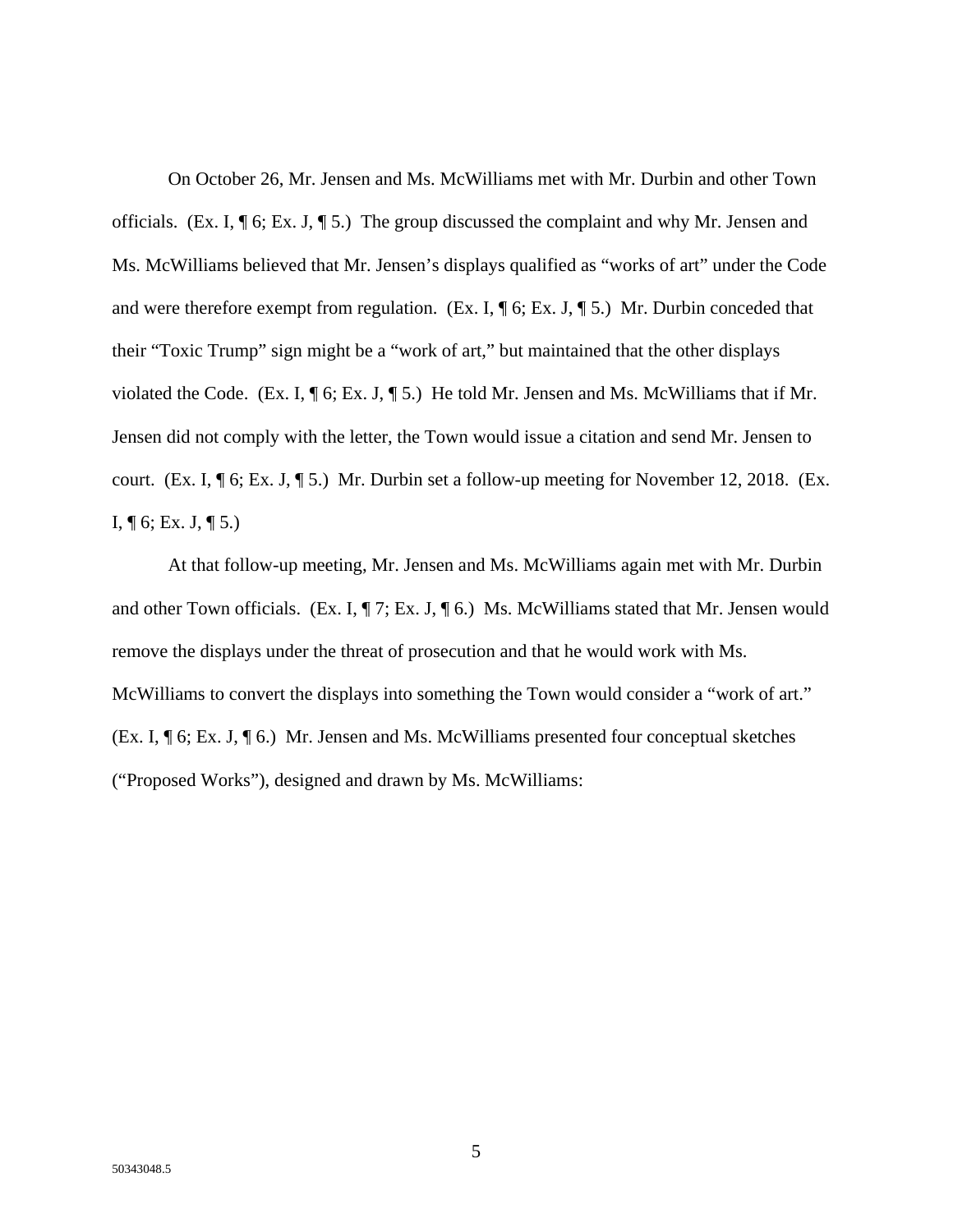

(Exs. B, C, D, E, Proposed Works; Ex. I, ¶ 7; Ex. J, ¶ 6.) Mr. Durbin said that Mr. Jensen could not post the Proposed Works on his property because they "will just attract more attention." (Ex. I,  $\P$  8; Ex. J,  $\P$  7.) Ms. McWilliams then stated that they considered the issue to implicate freedom of speech. (Ex. I, ¶ 9; Ex. J, ¶ 8.) Mr. Durbin said that if Mr. Jensen and Ms. McWilliams "were going there, the meeting was over." (Ex. I, ¶ 9; Ex. J, ¶ 8.) As he left the room, Mr. Durbin told Mr. Jensen and Ms. McWilliams to submit a letter detailing their concerns to him by Friday, November 16. (Ex. I,  $\P$ 9; Ex. J,  $\P$ 8.)

On November 16, Mr. Jensen and Ms. McWilliams submitted their letter to Mr. Durbin, which discussed why the Proposed Works were "works of art" under the Code and protected expression under the First Amendment. (Ex. F, Nov. 16, 2018 Pls.' Letter; Ex. I, ¶ 10; Ex. J, ¶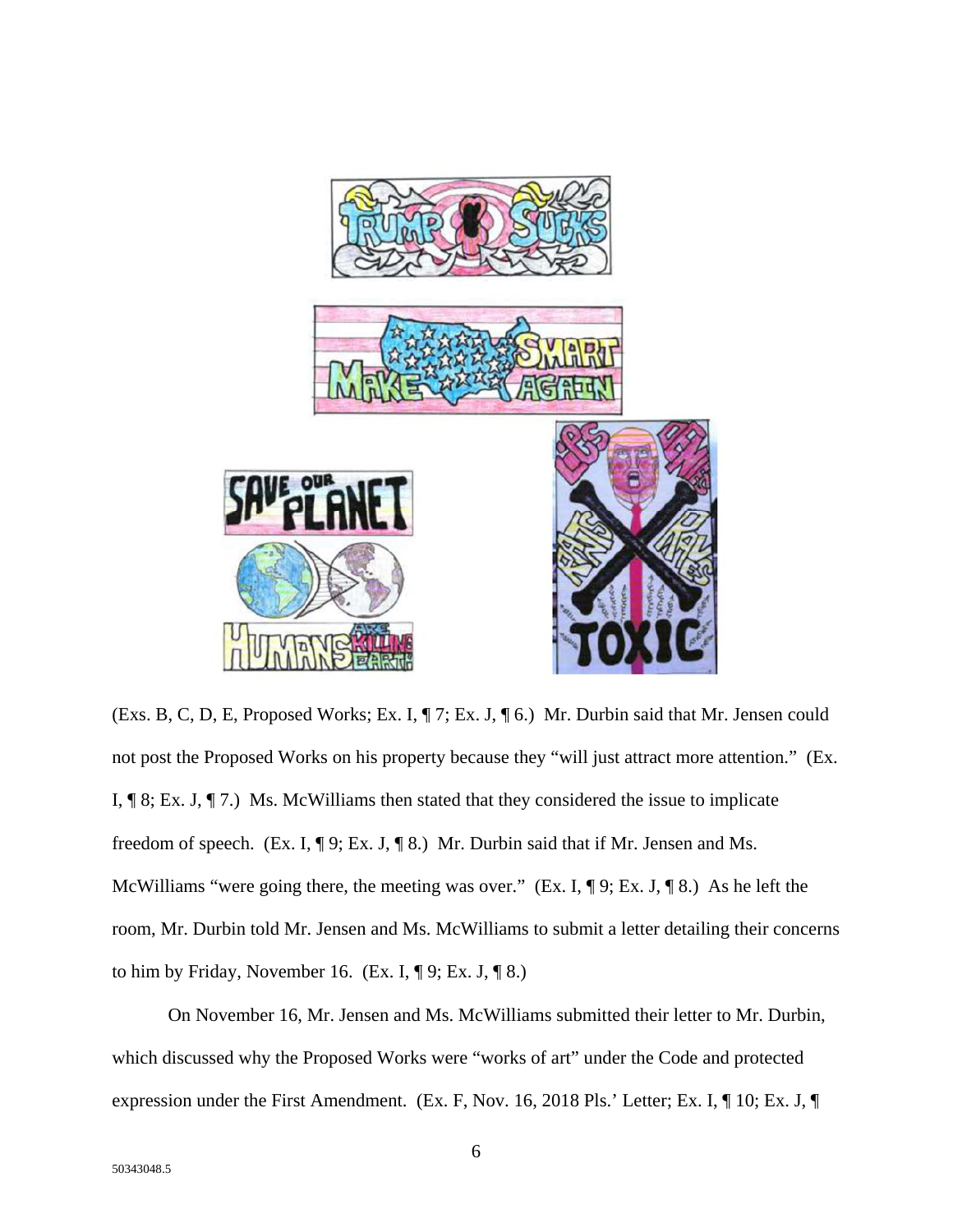9.) The letter also identified other Fraser properties with similar signs that the Town apparently regarded as "works of art" because they would otherwise violate the Code's size, number, and placement restrictions on signs. (Ex. F; Ex. I, ¶ 10; Ex. J, ¶ 9.) The letter informed Mr. Durbin that Mr. Jensen had removed the original signs from the flag pole due to the Town's threats of prosecution and that Mr. Jensen had erected the original 'Toxic Trump' sign on the shed wall as a "work of art." (Exs. F, G, ; Ex. I,  $\P$  10; Ex. I,  $\P$  9).

On November 26, Mr. Jensen received a letter from Mr. Durbin saying that he disagreed that Mr. Jensen's original displays on the flag pole constituted "works of art," but that Mr. Jensen had corrected the Code violation by removing all of the signs from the pole. (Ex. H, Nov. 26, 2018 Town Letter; Ex. I,  $\P$  11; Ex. H,  $\P$  10.) Mr. Durbin stated the letter would serve as a permit for the "Toxic Trump" sign as a wall sign, not a "work of art."<sup>1</sup> (Ex. H; Ex. I, 11; Ex. J,  $\P$  10.)

### **III.** *Plaintiffs request relief from this Court.*

Mr. Jensen and Ms. McWilliams have now removed all of their displays, except for one, due to the Town's threat of jail time or a fine for Mr. Jensen. (Jensen Decl. Ex. I, ¶ 10; McWilliams Decl. Ex. J, ¶ 9.) Mr. Jensen and Ms. McWilliams wish to post the remaining three Proposed Works and want to be free to post additional artful communicative displays on Mr. Jensen's property, but have not yet done so because the Town has threatened Mr. Jensen with prosecution. (Jensen Decl. Ex. I, ¶¶ 13-14; McWilliams Decl. Ex. J, ¶¶ 12-13.) The Town of Fraser, as represented solely by Mr. Durbin, has determined that (in Mr. Durbin's opinion) the

 $\overline{a}$ 

<sup>&</sup>lt;sup>1</sup> This "permit" is inconsistent with the Code. The "Toxic Trump" sign exceeds the Code's six-square-foot limit for wall signs, and Town did not ask the Plaintiffs to pay the \$40 fee for the permit.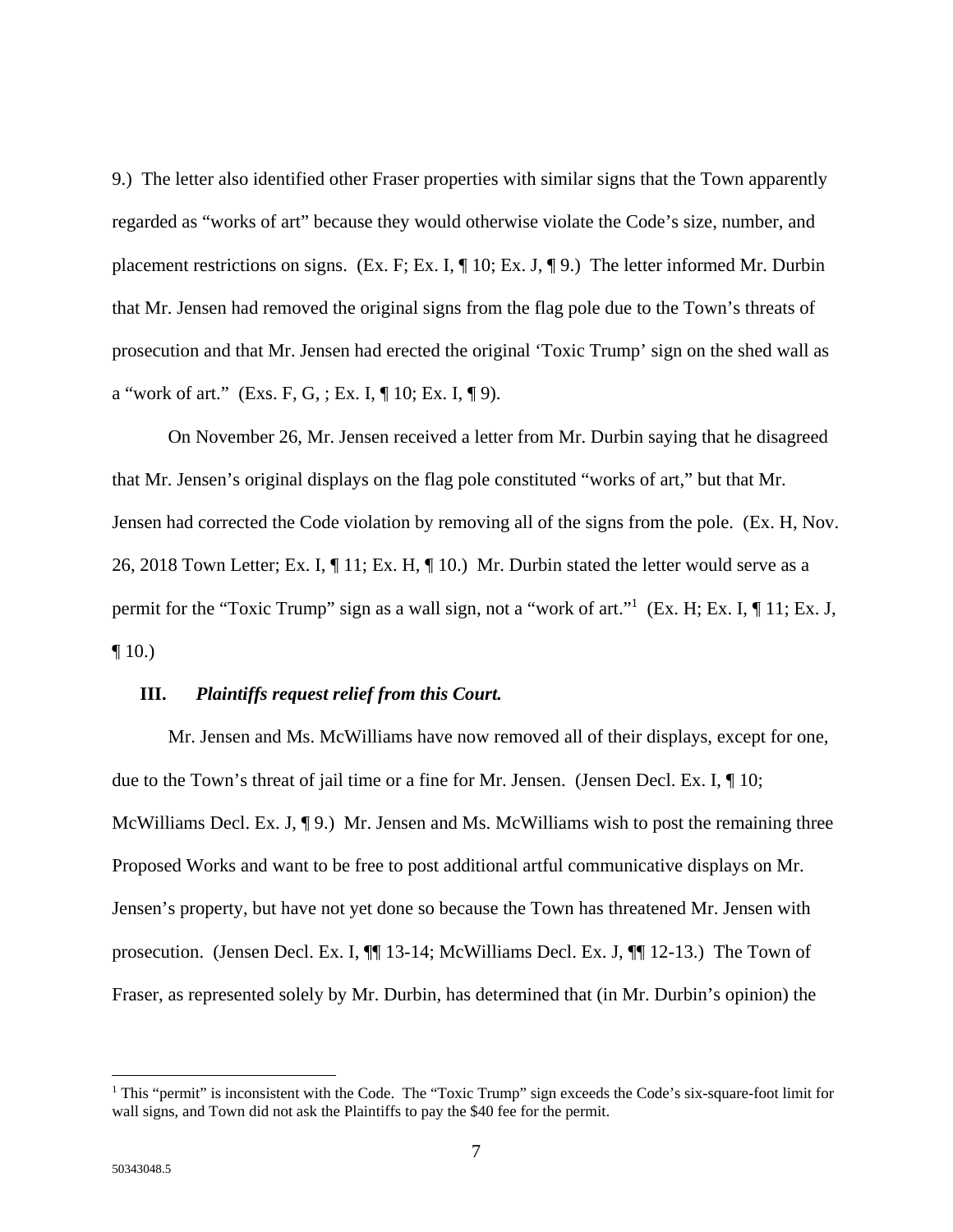Proposed Works violate the Code. The penalties for violating the Code are harsh: up to a \$2,650 fine or a year in jail. (Ex. K, § 1-4-10.) Without this Court's intervention, Plaintiffs will be forced to choose to either violate the challenged Code as the Town interprets it or forgo their constitutionally protected communicative activities.

### **ARGUMENT**

 The Court should enter a preliminary injunction prohibiting the Town of Fraser from enforcing the Code, either facially or as applied to the Plaintiffs. This Court applies a four-prong test in evaluating whether an interim injunction is warranted. The moving party must demonstrate "(1) a likelihood of success on the merits; (2) a likelihood that the movant will suffer irreparable harm in the absence of preliminary relief; (3) that the balance of equities tips in the movant's favor; and (4) that the injunction is in the public interest." *RoDa Drilling Co. v. Siegal*, 552 F.3d 1203, 1208 (10th Cir. 2009). The Plaintiffs easily satisfy all four factors.<sup>2</sup>

### **I. Plaintiffs are substantially likely to succeed on the merits.**

The Code violates both the Federal and Colorado Constitutions. As a content-based restriction on speech, it violates the First Amendment and section 10 of Colorado's Bill of

 $\overline{a}$ 

<sup>2</sup> There are three types of "disfavored" injunctions that require a heightened standard: "(1) preliminary injunctions that alter the status quo; (2) mandatory preliminary injunctions; and (3) preliminary injunctions that afford the movant all the relief that it could recover at the conclusion of a full trial on the merits." *Schrier v. Univ. of Colo.*, 427 F.3d 1253, 1259 (10th Cir. 2005); *see also Free the Nipple-Ft. Collins v. City of Ft. Collins*, 916 F.3d 792, 797 (10th Cir. 2019). Plaintiffs' proposed injunction is clearly prohibitory rather than mandatory. The proposed injunction would not give Plaintiffs all the relief they would be entitled to if they prevailed in a full trial: it would merely provide temporary protection for their First Amendment rights until this Court can issue a final judgment on the merits. *See Prairie Band of Potawatomi Indians v. Pierce*, 253 F.3d 1234, 1247-48 (10th Cir. 2001). To the extent that awarding interim relief to the Plaintiffs would alter the status quo, this Court must apply "close[] scrutin[y]" and Plaintiffs must make a "strong showing" that they are likely to succeed on the merits and that the balance of harms favors the requested interim relief. *Schrier*, 427 F.3d at 1261. Plaintiffs meet this heightened standard here.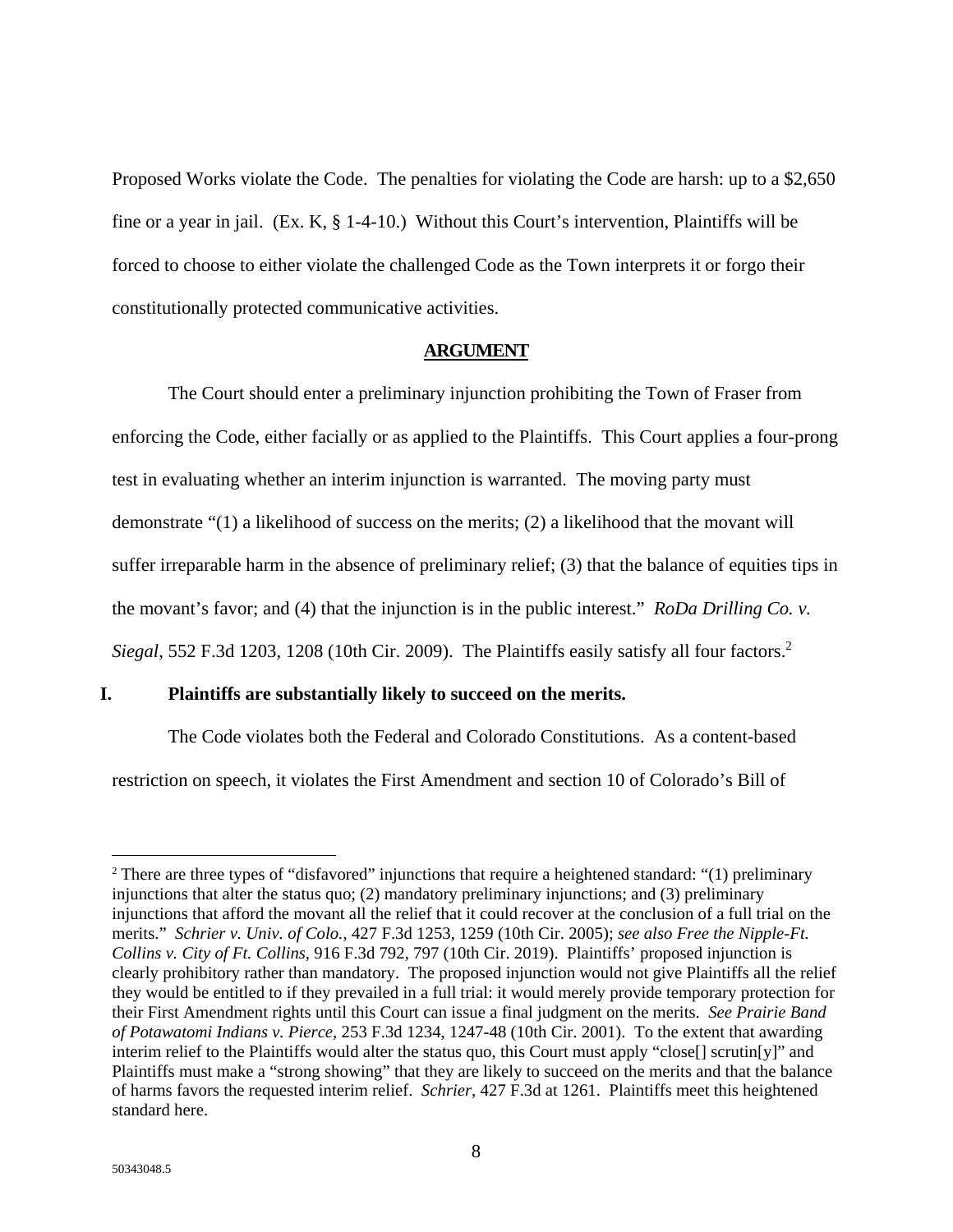Rights. Moreover, the Code's loose and overlapping definitions of "sign" and "work of art" fail to provide a person of ordinary intelligence with a reasonable opportunity to understand what is prohibited and invite arbitrary enforcement—thereby violating due process.

## **A.** *The Code facially violates the First Amendment and article II, section 10 of the Colorado Constitution.*

The First Amendment—incorporated against the States by the Fourteenth Amendment bars the government from "abridging the freedom of speech." U.S. CONST. amend. I. Likewise, the Colorado Constitution prohibits the government from "impairing the freedom of speech; every person shall be free to speak, write or publish whatever he will on any subject …." COLO. CONST., art. II, sec. 10. Thus the State "has no power to restrict expression because of its message, its ideas, its subject matter, or its content." *Reed v. Town of Gilbert*, 135 S. Ct. 2218, 2227 (2015) (quoting *Police Dep't of Chicago v. Mosley*, 408 U.S. 92, 95 (1972)).

### **i. The Code is a content-based restriction on speech.**

The Code subjects signs to different levels of regulation depending on their content, and is therefore a content-based restriction on speech. "Government regulation is content based if a law applies to particular speech because of the topic discussed or the message expressed." *Id.* at 2227. "Some facial distinctions based on message are obvious, defining regulated speech by particular subject matter, and others are more subtle, defining regulated speech by its function or purpose." *Id.* However, "[b]oth are distinctions drawn based on the message a speaker conveys, and, therefore, are subject to strict scrutiny." *Id.*; *see also Wilson v. City of Bel-Nor*, 924 F.3d 995, 999 (8th Cir. 2019) (reversing denial of preliminary injunction after determining "that the content of a flag or sign determines whether it" is regulated).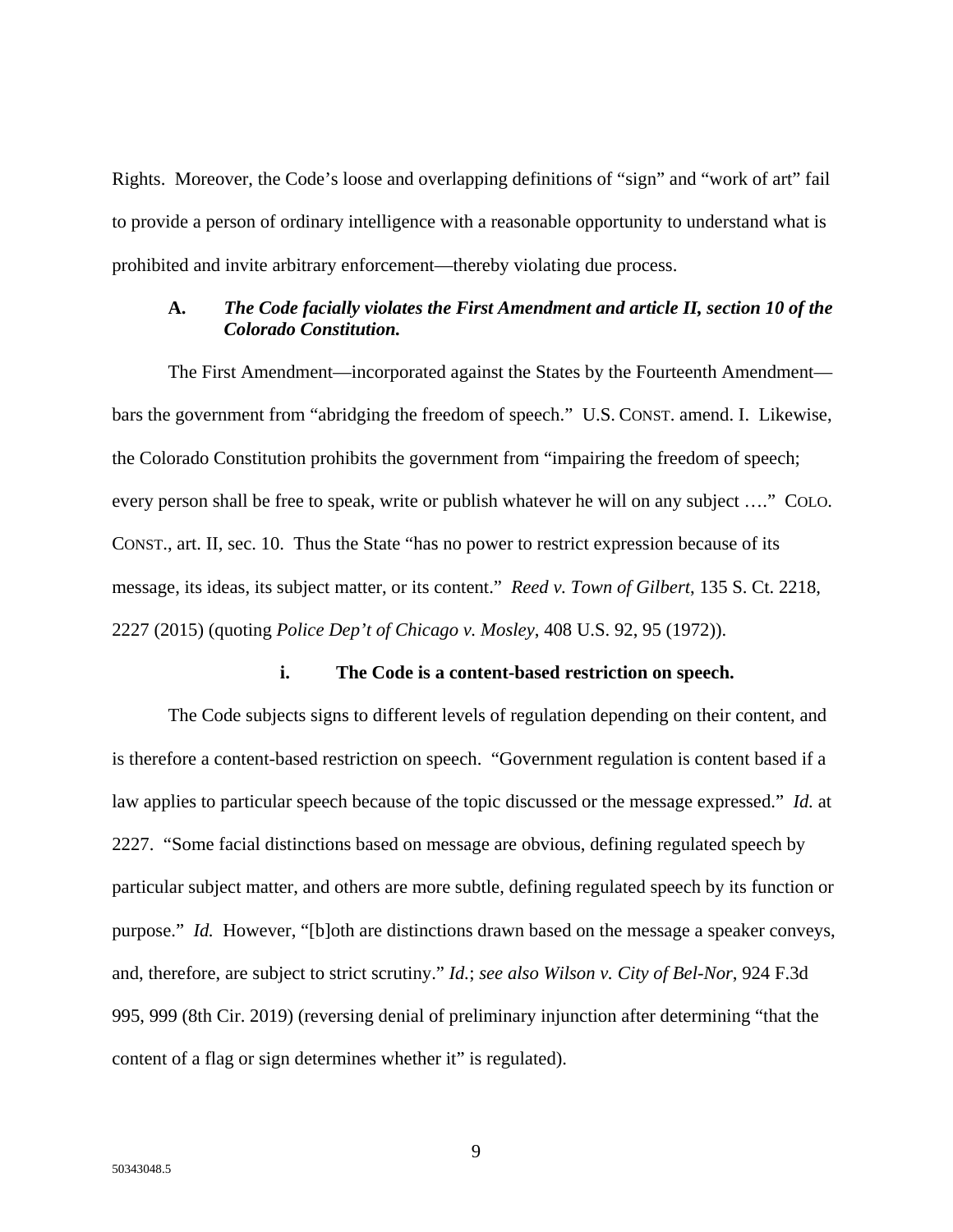In this case, the Code exempts two types of signs from regulation based on their content. *First*, the Code exempts "[t]emporary decorations or displays, if they are clearly incidental to, customarily, or commonly associated with any national, state, or local holiday or religious celebration" from the permitting requirements *and* allows such signs to "be of any type, number, area, height, location, illumination or animation" as long as they are "maintained and do not constitute a fire hazard." Fraser, Colo., Mun. Code § 19-6-250(5). Thus, a sign celebrating Labor Day is essentially unrestricted, while the Plaintiffs' Proposed Works are subject to a myriad of regulations on size, number, and placement. *Id.* § 19-6-320, fig. 6.9. The difference in restrictions stems solely from the content of the sign: the restrictions fall away if the sign is "clearly incidental to, customarily, or commonly associated with any national, state, or local holiday or religious celebration." *Id.* "Without question, then, a City official would be required to consider the content of the sign to determine whether the sign complied with the applicable size limitation [or any other restriction on wall signs] set forth in the ordinance." *Quinly v. City of Prairie Vill.*, 446 F. Supp. 2d 1233, 1239 (D. Kan. 2006) (ordinance's size limits on signs were content based because an official would have to review a sign's content to determine which restrictions to apply); *see also Central Radio Co. v. City of Norfolk*, 811 F.3d 625, 633 (4th Cir. 2016) (sign code was content based because it "exempted governmental or religious flags and emblems, but applied to private and secular flags and emblems").

*Second*, the Code exempts "works of art" from permitting requirements. Fraser, Colo., Mun. Code § 19-6-250. The Code defines "works of art" as "[(1)] a sculpture, painting, graphic or other type of art that [(2)] does not advertise or promote a particular business, service or product." *Id.* § 19-6- 510. Both criteria force Town officials to evaluate the work's content.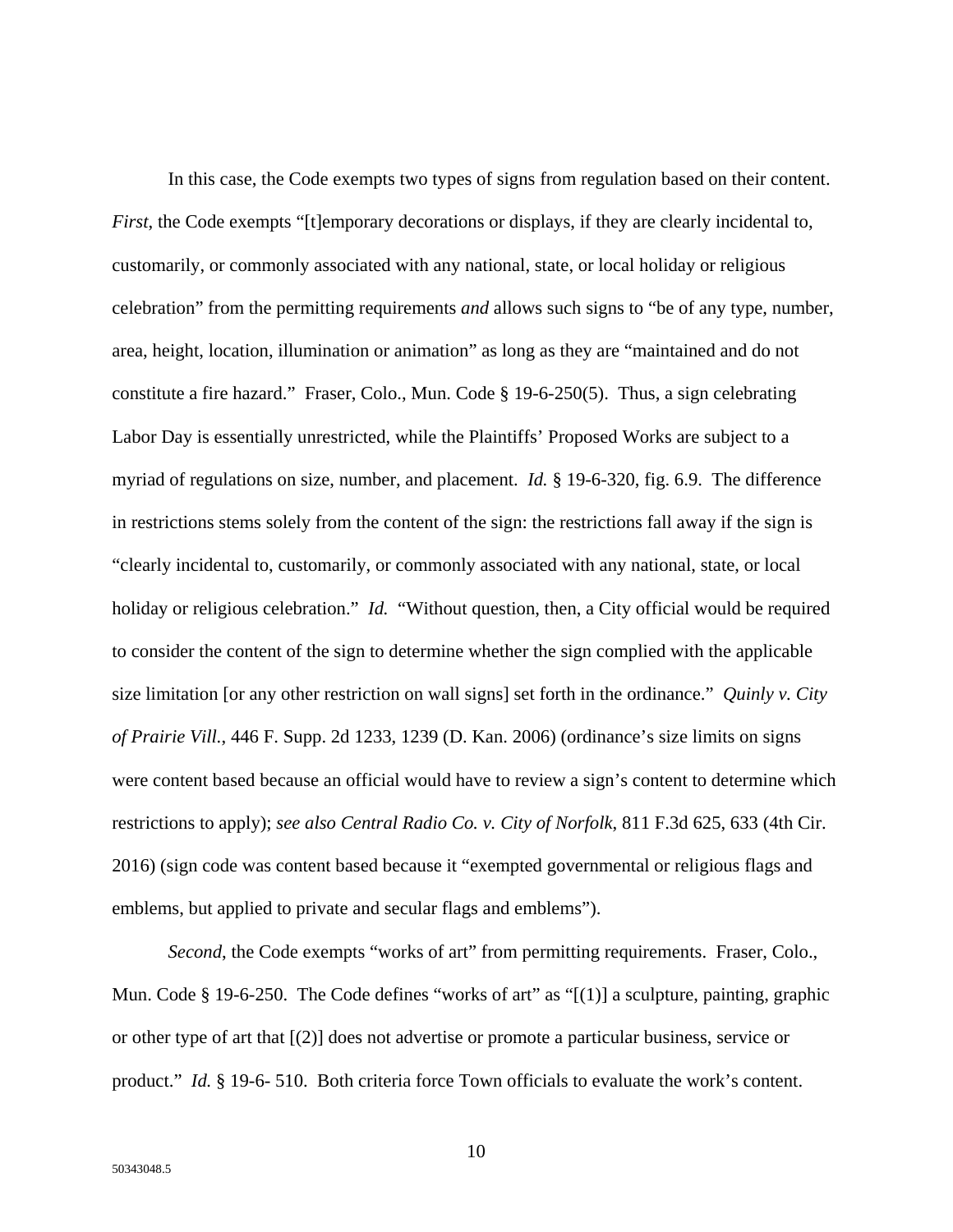The Code does not make any distinctions between non-sculptural "works of art" and "signs" based on form or material. Under the Code, both a "work of art" and a "sign" could include just text, just illustration, or a combination of text and illustration; both could be a design on some sort of board affixed to a wall. *Cf id.* (defining "signs" as "any written copy, display, illustration, insignia or illumination used to communicate a message or idea which is displayed or placed in view of the general public …."). As a result, a Town official must look at the content to determine whether it counts as a "painting, graphic or other type of art" and not just a "sign." In a similar vein, a government official must look at the content to determine whether the piece advertises or promotes a particular business, service, or product. If Town officials deem the piece to fail to meet the "work of art" definition, the piece is subject to the Code's requirements and permitting process. For a wall sign, that includes number, size, placement, material, and durational restrictions. But if the piece is a "work of art," it escapes all such restrictions and does not need a permit. Thus, "[t]he restrictions in the Sign Code that apply to any given sign thus depend entirely on the communicative content of the sign." *Reed*, 135 S. Ct. at 2227. And indeed, the federal courts have recognized that a municipal code that imposes different degrees of regulation on different types of expression using the same medium is a content-based restriction. *E.g.*, *Linkmark Assocs., Inc. v. Twp. of Willingboro*, 431 U.S. 85, 93-94 (1977) (ordinance prohibiting the posting of "For Sale" or "Sold" signs was a restriction "based on their content"); *Central Radio*, 811 F.3d at 633 (code was content based because "it exempted 'works of art' that 'in no way identif[ied] or specifically relate[d] to a product or service,' but it applied to art that referenced a product or service").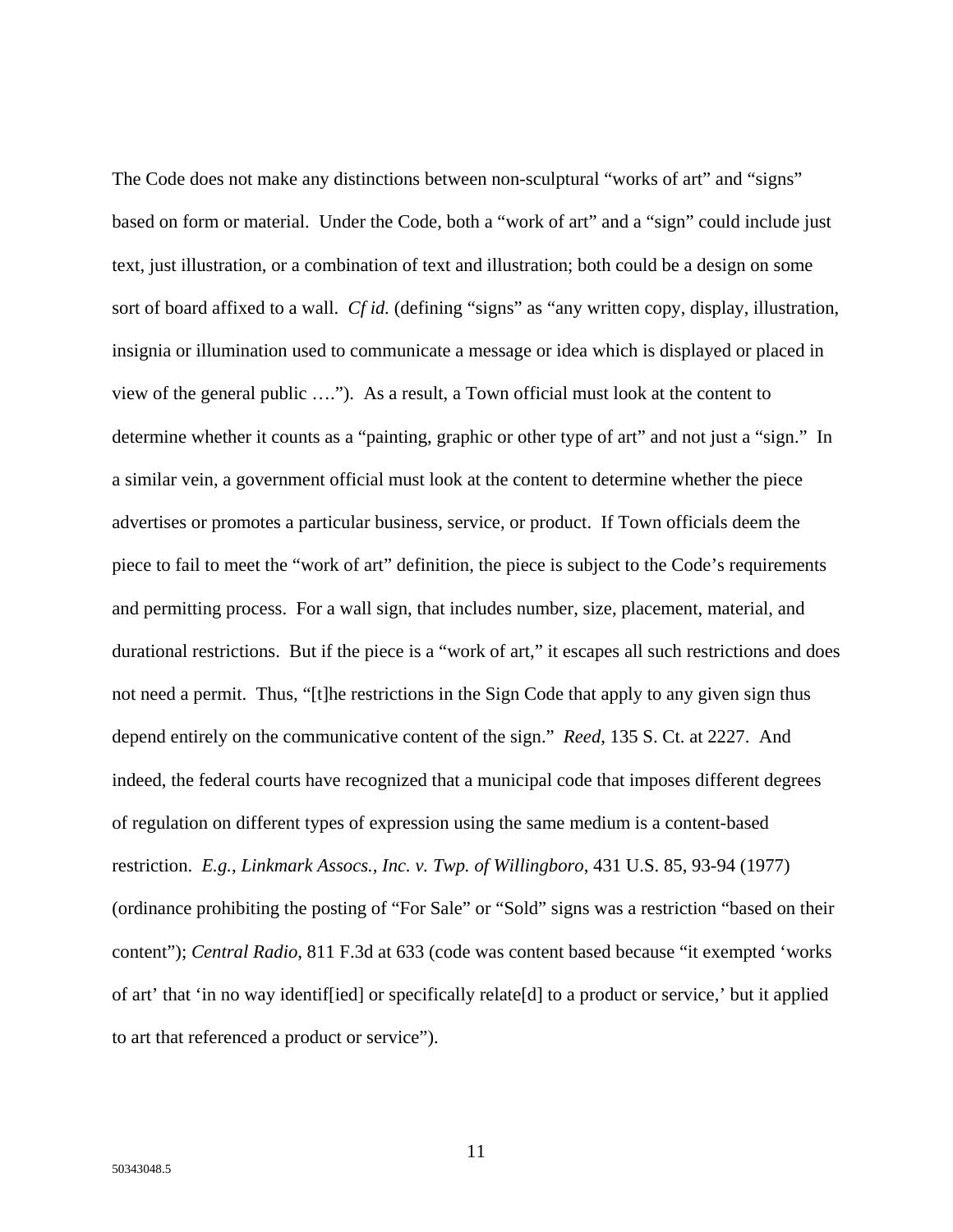### **ii. The Code cannot survive strict scrutiny.**

"Content-based laws … are presumptively unconstitutional and may be justified only if the government proves that they are narrowly tailored to serve compelling state interests." *Reed*, 135 S. Ct. at 2226. To survive strict scrutiny, the Town must prove not only that the challenged restrictions are the least restrictive means of furthering a compelling government interest, *McCullen v. Coakley*, 573 U.S. 464, 478 (2014), but also that the restrictions are "actually necessary" to achieve that interest, *United States v. Alvarez*, 567 U.S. 709, 726 (2012). "There must be a direct causal link between the restriction imposed and the injury to be prevented." *Id*. at 725.

The Town claims in the Code that it has a compelling governmental interest in aesthetics and pedestrian or vehicular safety. Fraser, Colo., Mun. Code § 19-6-110 (purpose of Code is to "[p]romote the safety of persons and property by ensuring that signs do not create a hazard" and "[p]rotect the public welfare and enhance the appearance and economic value of the landscape …."). But these are not compelling interests, especially where the Ordinance subjects only certain content-based categories of signs to regulation. *See, e.g.*, *Wilson*, 924 F.3d at 1001 ("Bel-Nor argues the Ordinance is justified by traffic safety and aesthetics. These interests here are not compelling.") (citations omitted); *Central Radio*, 811 F.3d at 633 ("Although interests in aesthetics and traffic safety may be 'substantial government goals,' neither we nor the Supreme Court have ever held that they constitute compelling government interests.") (citations omitted); *Solantic, LLC v. City of Neptune Beach*, 410 F.3d 1250, 1268 (11th Cir. 2005) (interests in aesthetics and traffic safety were not compelling as "[t]he City has provided no justification, other than its general interests in aesthetics and traffic safety—which are offered abstractly and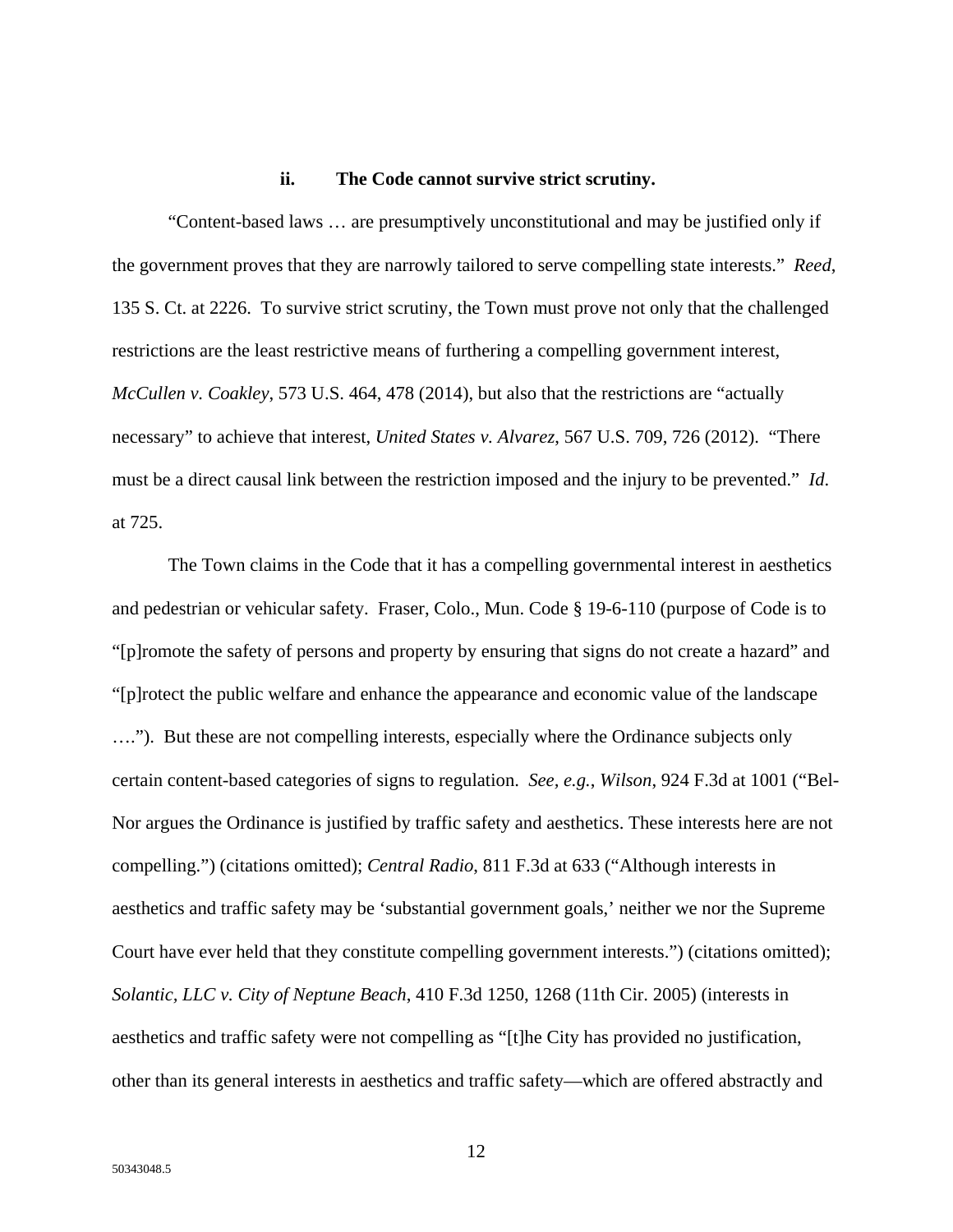applied inconsistently—for exempting certain types of signs but not others"); *Whitton v. City of Gladstone*, 54 F.3d 1400, 1408 (8th Cir. 1995) (city's interest in traffic safety has never been held to be compelling); *Rappa v. New Castle Cty.*, 18 F.3d 1043, 1082 (3d Cir. 1994)) ("[C]ourts have been reluctant to find compelling a municipality's interest in traffic safety as a basis to uphold content-based sign regulations"); *Quinly*, 446 F. Supp. 2d at 1240; *McCormack v. Township of Clinton*, 872 F. Supp. 1320, 1325 n.2 (D.N.J. 1994) ("[N]o court has ever held that [aesthetics and traffic safety] form a compelling justification for a content-based restriction on political speech").

Even if the Court were to find these interests compelling, the Code's underinclusiveness demonstrates that the laws are not narrowly tailored to achieve these interests. The Code restricts some signs while not regulating others that would presumably create the same harms: it permits an unlimited number of works of art and holiday/religious celebration signs, but limits all other signs—including political ones. As the Supreme Court recognized in *Reed*, "The Town cannot claim that placing strict limits on temporary directional signs is necessary to beautify the Town while at the same time allowing unlimited numbers of other types of signs that create the same problem." 135 S. Ct. at 2231; *see also Central City*, 811 F.3d at 634 ("There is no evidence in the record that secular flags were any more distracting than religious ones, or that a large work of art displaying a reference to a product threatened the safety of motorists any more than any other large, exempted pieces of artwork."). This is particularly true when the restriction implicates private property: the Supreme Court has recognized that property owners have a personal interest in preserving the aesthetics of their property that further undercuts the Town's claim. *See City of Ladue v. Gilleo*, 512 U.S. 43, 58 (1994) ("[I]ndividual residents themselves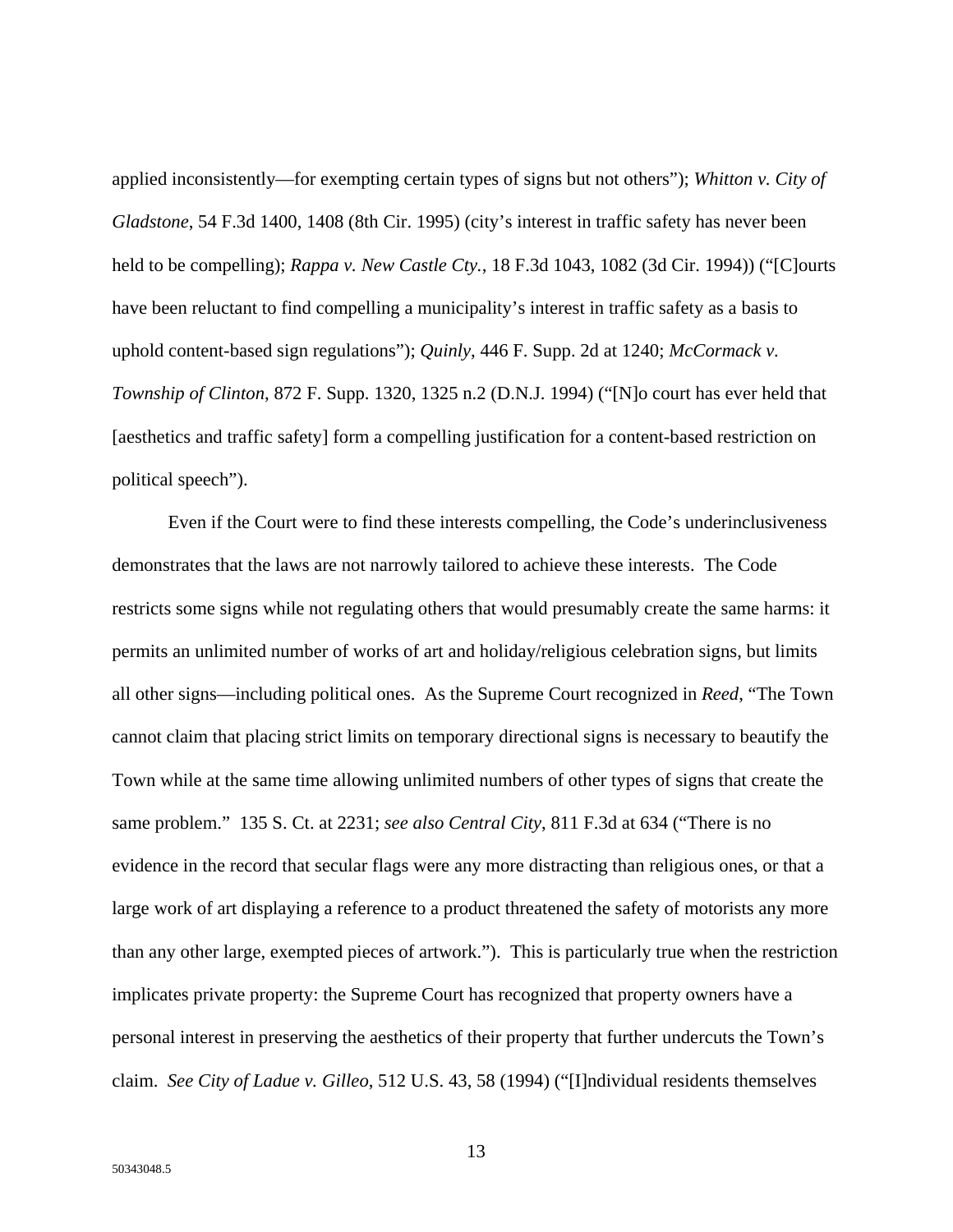have strong incentives to keep their own property values up and to prevent 'visual clutter' in their own yards and neighborhoods . . . [which] diminishes the danger of the 'unlimited' proliferation of residential signs.").

Similarly, the Town cannot meet its burden to prove that the Code is narrowly tailored to promote the interests of traffic safety or aesthetics. For example, according to the Code, traffic safety and aesthetics are threatened by a wall sign that "obstruct[ed] any portion of a window, doorway or other architectural detail," extended above the wall, projected out more than 12 inches, exceeded 80% of the building front, "extend[ed] above the eave or parapet line of any building," or exceeded 6 square feet. But those interests are not threatened if the sign happened to be "clearly incidental to, customarily, or commonly associated with any national, state, or local holiday or religious celebration." Fraser, Colo., Mun. Code, §§ 19-6-250, 19-6-320(a)(5). Common sense would say that if a driver would be distracted by a large political sign, she would be equally distracted by a large religious sign. A narrowly tailored law to promote traffic safety would address *all* such potential distractions regardless of the content. As the Supreme Court has stated, "a 'law cannot be regarded as protecting an interest of the highest order, and thus as justifying a restriction on truthful speech, when it leaves appreciable damage to that supposedly vital interest unprohibited.'" *Reed*, 135 S. Ct. at 2232 (quoting *Republican Party of Minn. v. White*, 536 U.S. 765, 780 (2002)). The Colorado Supreme Court has invalidated a similar sign code on precisely this basis. *City of Lakewood v. Colfax Unlimited Ass'n*, 634 P.2d 52, 69 (Colo. 1981) (preferential treatment of certain categories such as flags, holiday decorations, and religious symbols rendered municipal code unconstitutional).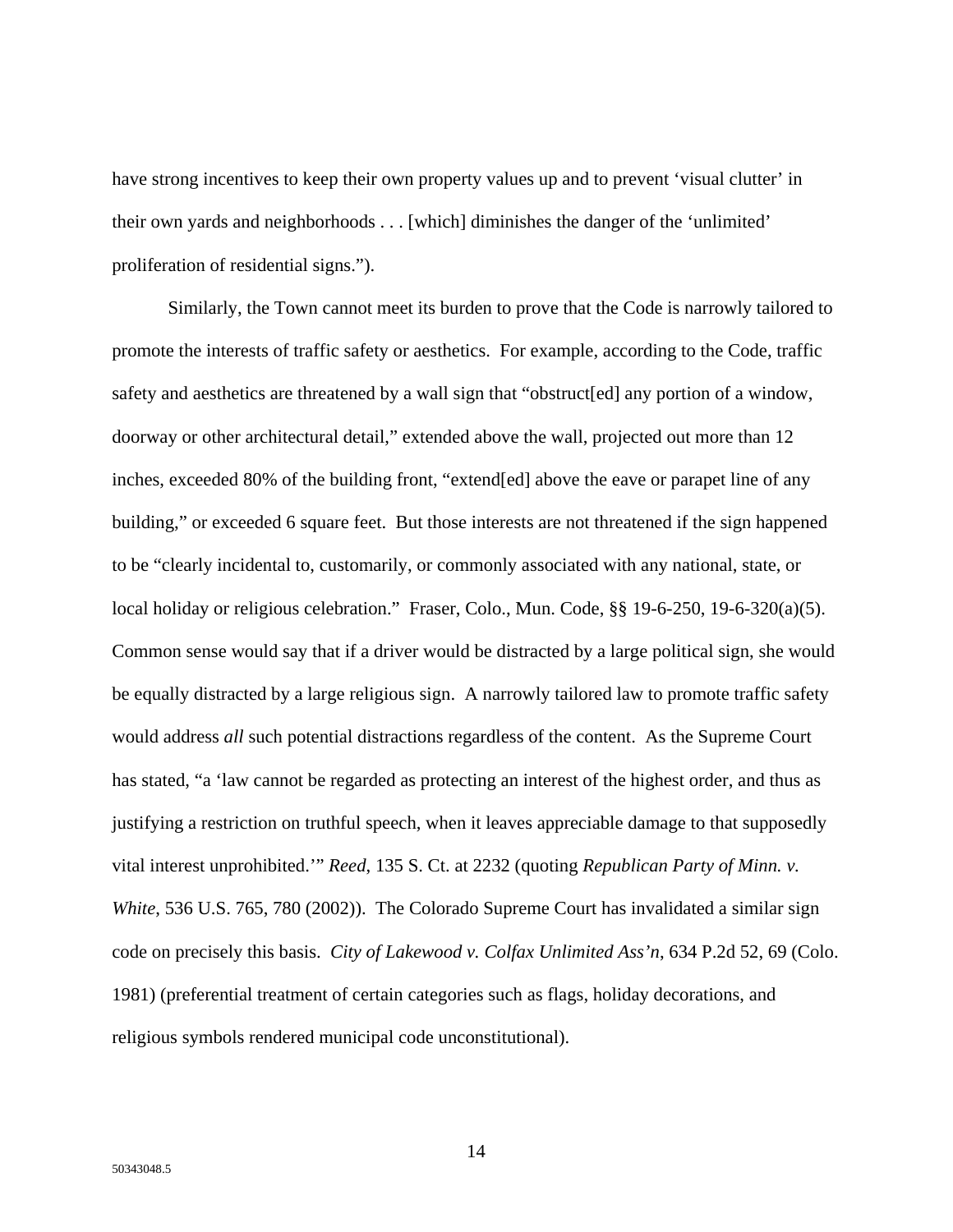### **B.** *As applied to the Plaintiffs, the Code violates the First Amendment and article II, section 10 of the Colorado Constitution.*

The Code is not only facially unconstitutional, but also unconstitutional as applied to the Plaintiffs. Town officials indicated in their letters and meetings with the Plaintiffs that they were using previously undisclosed, content-based criteria to determine whether the Proposed Works were "works of art."

To begin with, in his initial September 17, 2018 letter, Mr. Durbin made clear that the Town's decision was based on the content of Plaintiffs' displays because the Town wrote that it was taking action after it received what it characterized as "multiple complaints." Moreover, when the Plaintiffs showed Mr. Durbin the four Proposed Works, Mr. Durbin rejected them all, saying that they "will just attract more attention"—confirming that the Town's decision was based on the content of these particular signs. (Ex. I,  $\P$  8; Ex. J,  $\P$  7.) The Supreme Court has recognized that enforcement of a law is content-based if it is "concerned with undesirable effects that arise from 'the direct impact of speech on its audience' or 'listeners' reactions to speech.'" *McCullen*, 573 U.S. at 481 (a government justification that "the speech outside Massachusetts abortion clinics caused offense or made listeners uncomfortable" would not be "a content-neutral justification to restrict the speech"). Moreover, regardless of the words Mr. Durbin used, it is clear that the Town's decision was content-based: the Town only made its decision after viewing the Proposed Works, and it used non-published criteria to determine that the displays—rich with color, imagery, text, and meaning—were not "art" under the Code.

Because the enforcement of the Code was content-based, the Town must satisfy strict scrutiny. *E.g.*, *Reed*, 135 S. Ct. at 2227. And for substantially same reasons discussed above, the Town cannot rely on aesthetics or traffic safety. *See supra* Section I.A.ii. That is, if the Town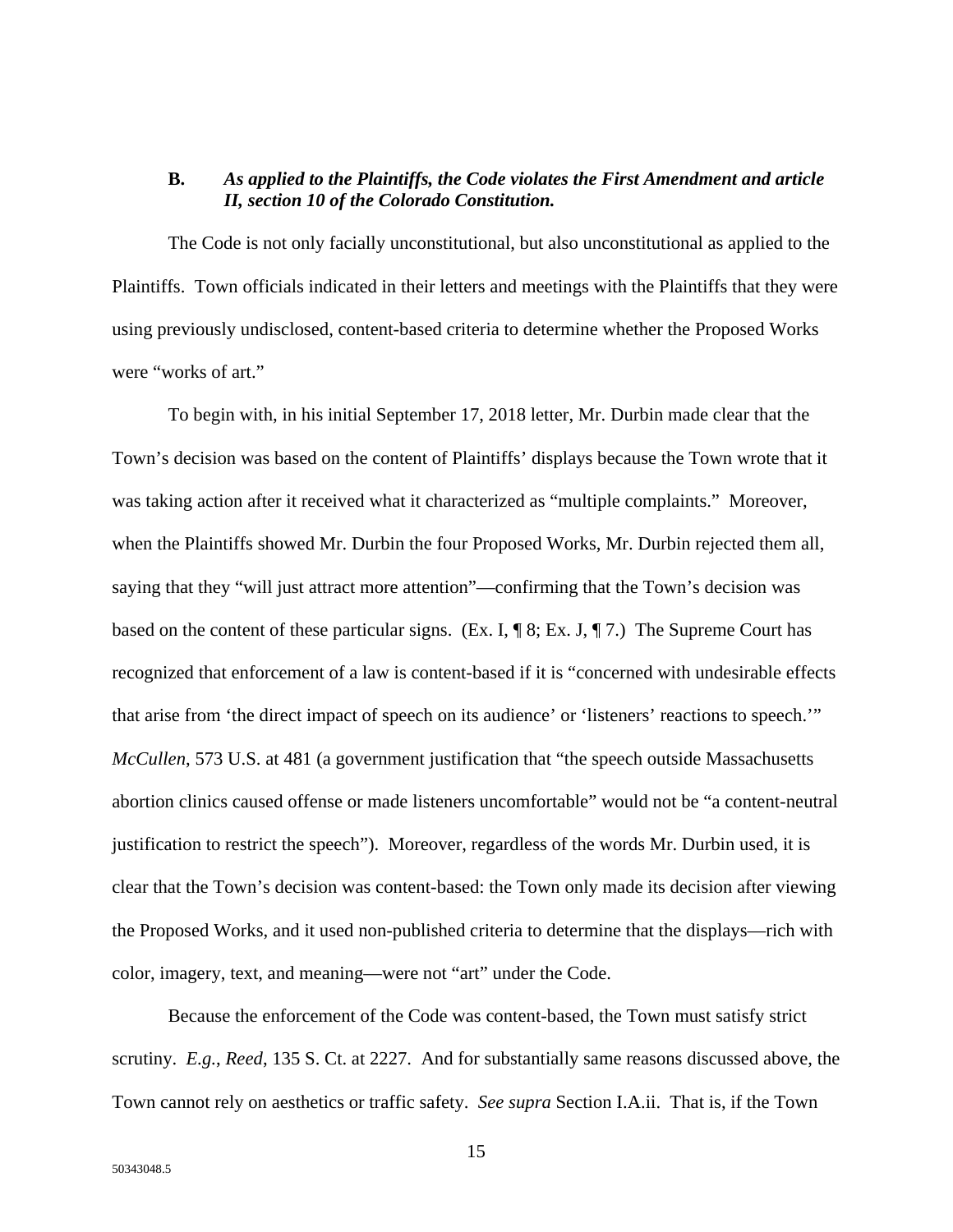were concerned about visual clutter or distractions, it could have enacted certain content-neutral limitations on works of art, including on their number, size, and placement. And in fact, the Code already includes regulations that do not suffer from the vice of content discrimination: it bars moving, noisy, animated, and flashing signs and signs that obstruct drivers' eye-lines. But the Town cannot impose *ad hoc*, content-based restrictions limiting political expression under the guise of preventing too much "attention."

### **C.** *The Code is unconstitutionally vague.*

In addition to its unconstitutional limits on the freedom of speech, the Code is also fatally vague. In particular, its definitions of "sign" and "work of art" do not provide sufficient notice as to what is permissible and what is prohibited, burdening vast swaths of constitutionally protected in relation to its legitimate sweep.

"To mount a facial vagueness challenge, the litigant must show that the potential chilling effect on protected expression is 'both real and substantial.'" *Jordan v. Pugh*, 425 F.3d 820, 828 (10th Cir. 2005) (citing *Erznoznik v. City of Jacksonville*, 422 U.S. 205, 216 (1975)). "Where a statute's literal scope, unaided by a narrowing state court interpretation, is capable of reaching expression sheltered by the First Amendment, the [vagueness] doctrine demands a greater degree of specificity than in other contexts." *Smith v. Goguen*, 415 U.S. 566, 573 (1974). A statute is impermissibly vague if either of two tests is met: the law (i) "fails to provide people of ordinary intelligence a reasonable opportunity to understand what conduct it prohibits" or (ii) "authorizes or even encourages arbitrary and discriminatory enforcement.'" *Faustin v. City & Cty. of*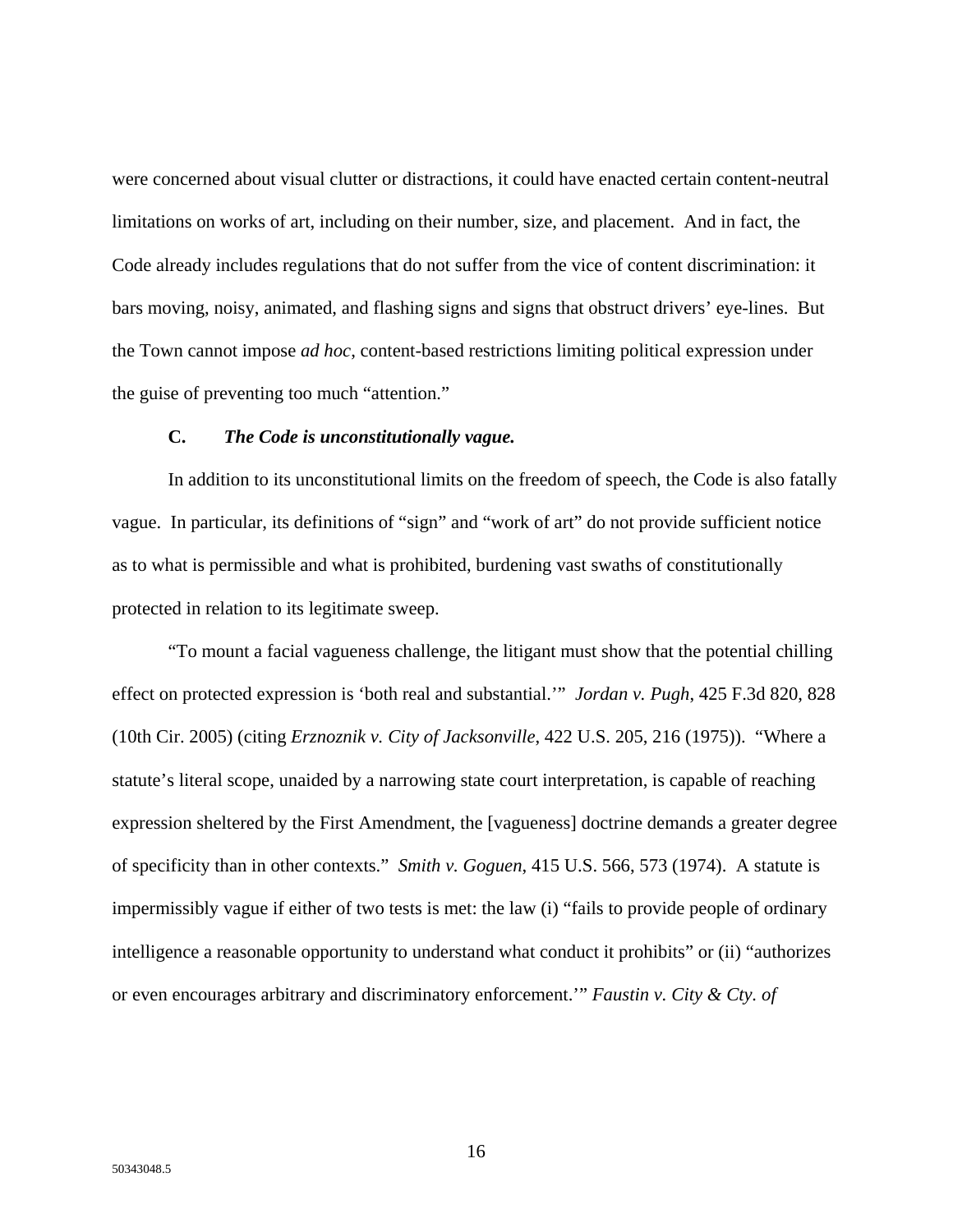*Denver*, 423 F.3d 1192, 1201 (10th Cir. 2005) (citing *Hill v. Colorado*, 530 U.S. 703, 732 (2002)). The Code fails both tests.

Under the first test, the Code fails to provide a reasonable opportunity to understand what conduct is prohibited. The Code's loose and overlapping definitions of "sign" and "work of art" mean that "no standard of conduct is specified at all." *Coates v. City of Cincinnati*, 402 U.S. 611, 614 (1971). The Code defines "work of art" as "a sculpture, painting, graphic or other type of art that does not advertise or promote a particular business, service or product." Fraser, Colo., Mun. Code, § 19-6- 510. It defines "sign" as "any written copy, display, illustration, insignia or illumination used to communicate a message or idea which is displayed or placed in view of the general public . . . ." *Id.* But critically, there isn't any objective basis to determine whether a "sign" is a "work of art" (and thus exempt from regulation).

The distinction between a "sign" and a "work of art" cannot be the absence of text: The Code's definition of "work of art" includes "graphics" and "other type[s] of art." *See Graphic*, Merriam-Webster.com, https://www.merriam-webster.com/dictionary/graphic (last visited June 27, 2019) ("graphic" is "a product of graphic art"); *Graphic Arts*, Merriam-Webster.com, https://www.merriam-webster.com/dictionary/graphic%20arts (last visited June 27, 2019) ("graphic arts" are "the fine and applied arts of representation, decoration, *and writing* or printing on flat surfaces together with the techniques and crafts associated with them) (emphasis added). Museums have long deemed works that incorporate text and pictures to be art. *See, e.g.*, *Louise Bourgeois, No (2)*, MoMA, https://www.moma.org/collection/works/61722 (last visited June 27, 2019); *Louise Rive*, ImageVault, https://imagevault.co.nz/nz-artists/louise-rive/ (last visited June 27, 2019); *Roy Lichtenstein, One Cent Life*, Artsy,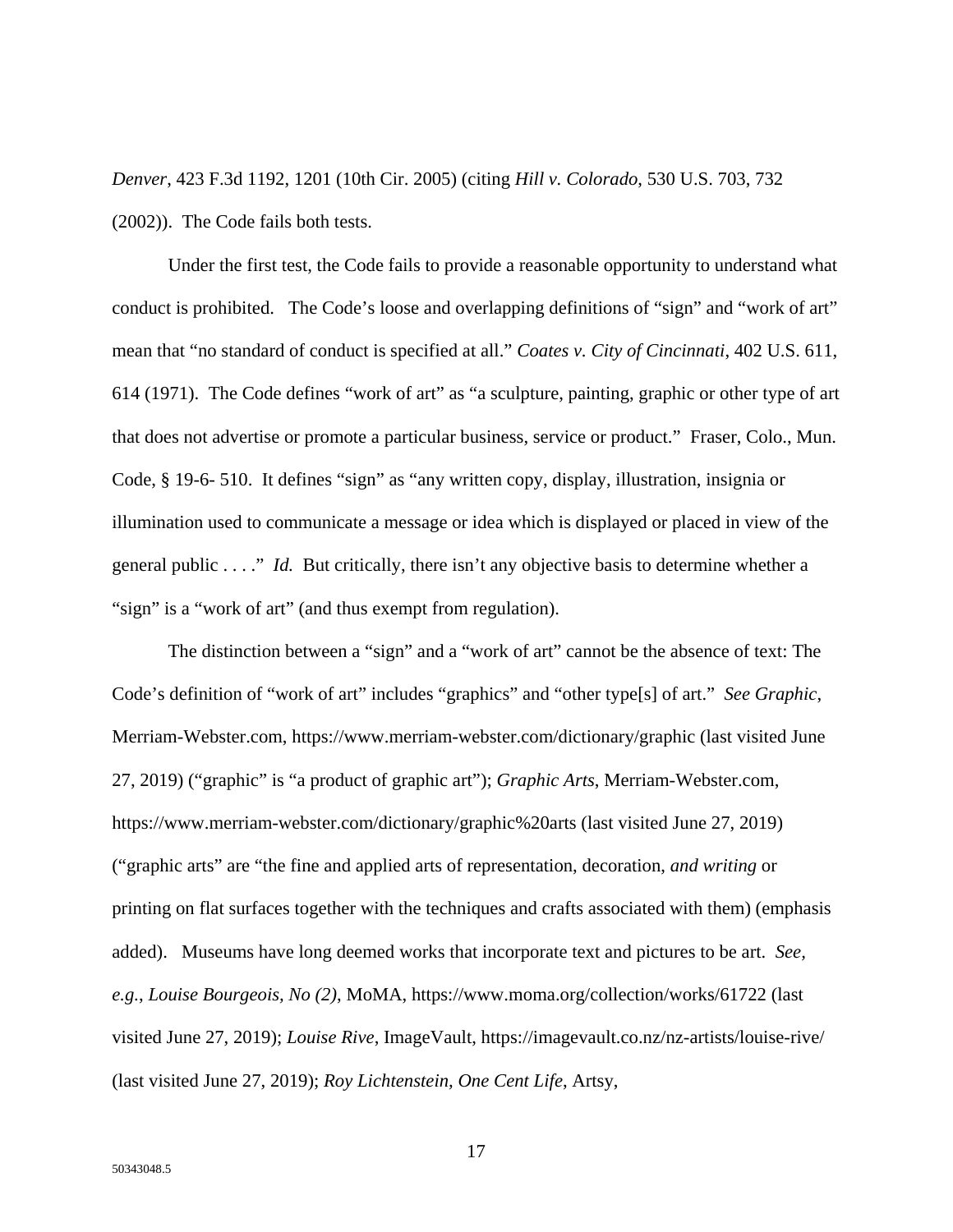https://www.artsy.net/artwork/roy-lichtenstein-one-cent-life (last visited June 27, 2019). Similarly, the distinction cannot be the presence or absence of imagery because under the Code, a sign can be a "display" or "illustration." And finally, the distinction cannot be the communication of a message or an idea: the Supreme Court has consistently recognized that art communicates ideas and is a form of protected expression. *See, e.g.*, *Hurley v. Irish-American Gay*, 515 U.S. 557, 569 (1995) (noting that art, such as Jackson Pollock's paintings, the "music of Arnold Schoenberg" and "Jabberwocky verse of Lewis Carroll," is "unquestionably shielded" by the First Amendment). Here, Plaintiffs' displays include graphics, imagery, colors, and the expression or communication of a message or idea, but the Town still does not consider them "works of art." (Exs. B, C, D, E, G; Ex. I, ¶¶ 6, 8; Ex. J, ¶¶ 4-7.) Because the Code offers no clear distinction between displays that are "works of art" and displays that are not, it provides no "reasonable opportunity to understand what conduct [the Code] prohibits" and is thus impermissibly vague. *Faustin*, 423 F.3d at 1201.

Under the second test, the Code affirmatively encourages arbitrary and discriminatory enforcement. *See id.* at 1201. Because the definition of a "work of art" is impossibly elastic, the Town has unbridled discretion to determine, on a case-by-case basis, whether a display qualifies—based entirely on whether the particular official believes the display is "art." The Court need look no further than the facts of this case: Mr. Durbin himself determined, without reference to any objective standard, that the Proposed Works were not "works of art." The determining factor appears to be Mr. Durbin's personal belief that the Proposed Works would attract attention, though nothing in the Code itself suggests that attention-getting pieces are more or less likely to qualify as art. This kind of limitless discretion leaves Fraser residents to guess at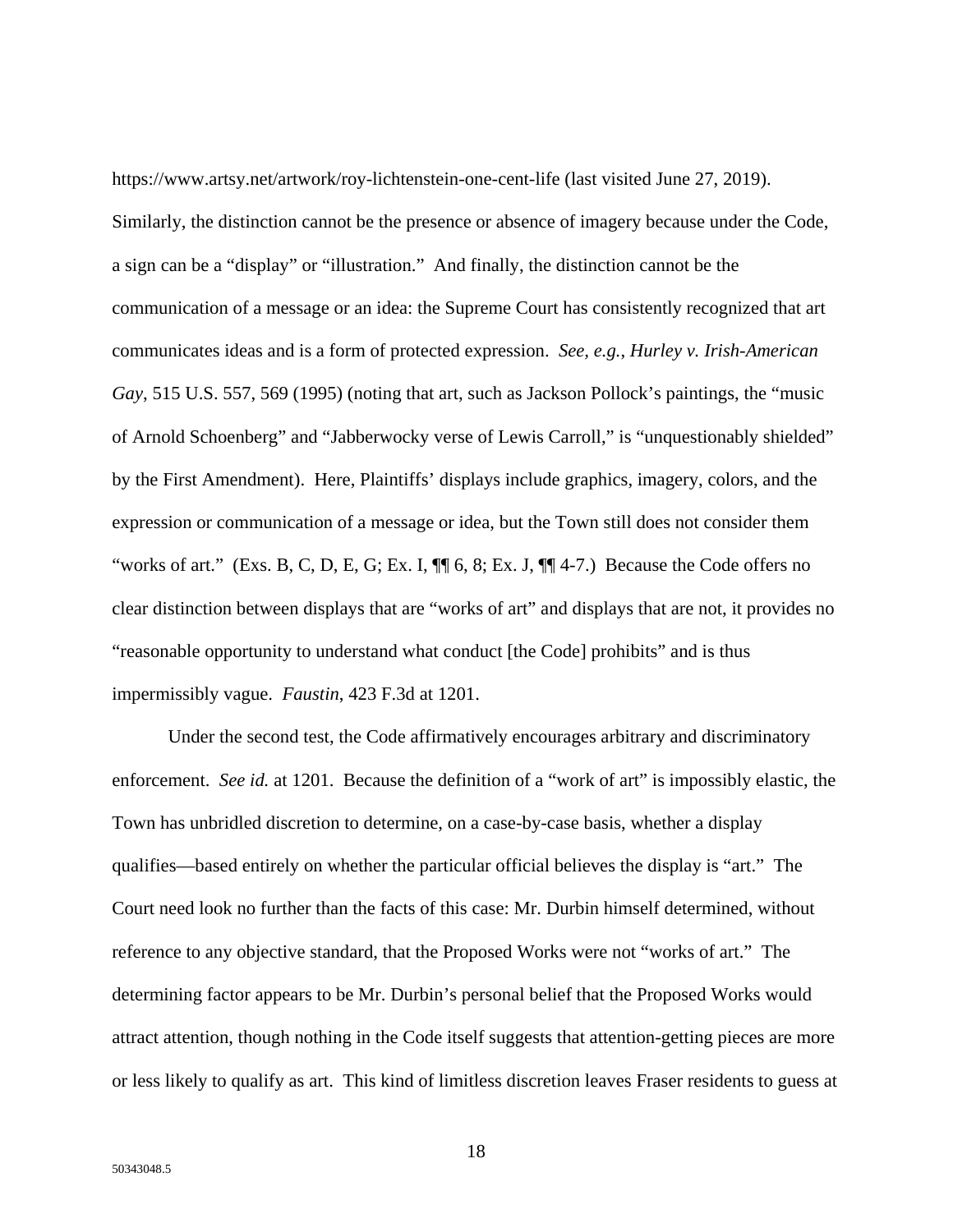what the Town will do. If they guess incorrectly, they will be subject to a substantial fine and jail time. Faced with that ambiguity, many Fraser residents—including the Plaintiffs—give up on speaking at all.

### **II. Plaintiffs will suffer irreparable harm in the absence of preliminary relief.**

"A plaintiff suffers irreparable injury when the court would be unable to grant an effective monetary remedy after a full trial because such damages would be inadequate or difficult to ascertain." *Awad v. Ziriax*, 670 F.3d 1111, 1131 (10th Cir. 2012) (quoting *Dominion Video Satellite, Inc. v. EchoStar Satellite Corp.*, 269 F.3d 1149, 1156 (10th Cir. 2001)).

A law that chills or suppresses expression protected by the First Amendment is a classic example of a case where monetary damages are both inadequate and difficult to ascertain. "When an alleged constitutional right is involved, most courts hold that no further showing of irreparable injury is necessary." *Id*. (quoting *Kikumura v. Hurley*, 242 F.3d 950, 963 (10th Cir. 2001)). More specifically, "loss of First Amendment freedoms, for even minimal periods of time, unquestionably constitutes irreparable injury." *Pac. Frontier v. Pleasant Grove City,* 414 F.3d 1221, 1235 (10th Cir. 2005) (quoting *Elrod v. Burns*, 427 U.S. 347, 373 (1976)); s*ee also Heideman v. South Salt Lake City*, 348 F.3d 1182, 1190 (10th Cir. 2003) (even a "minimal restriction" on the manner in which dancers may convey their artistic message constitutes irreparable injury). Accordingly, when government action threatens First Amendment rights, as in this case, there is a presumption of sufficient irreparable injury to warrant interim injunctive relief. *Cmty. Commc'ns Co. v. City of Boulder*, 660 F.2d 1370, 1376 (10th Cir. 1981).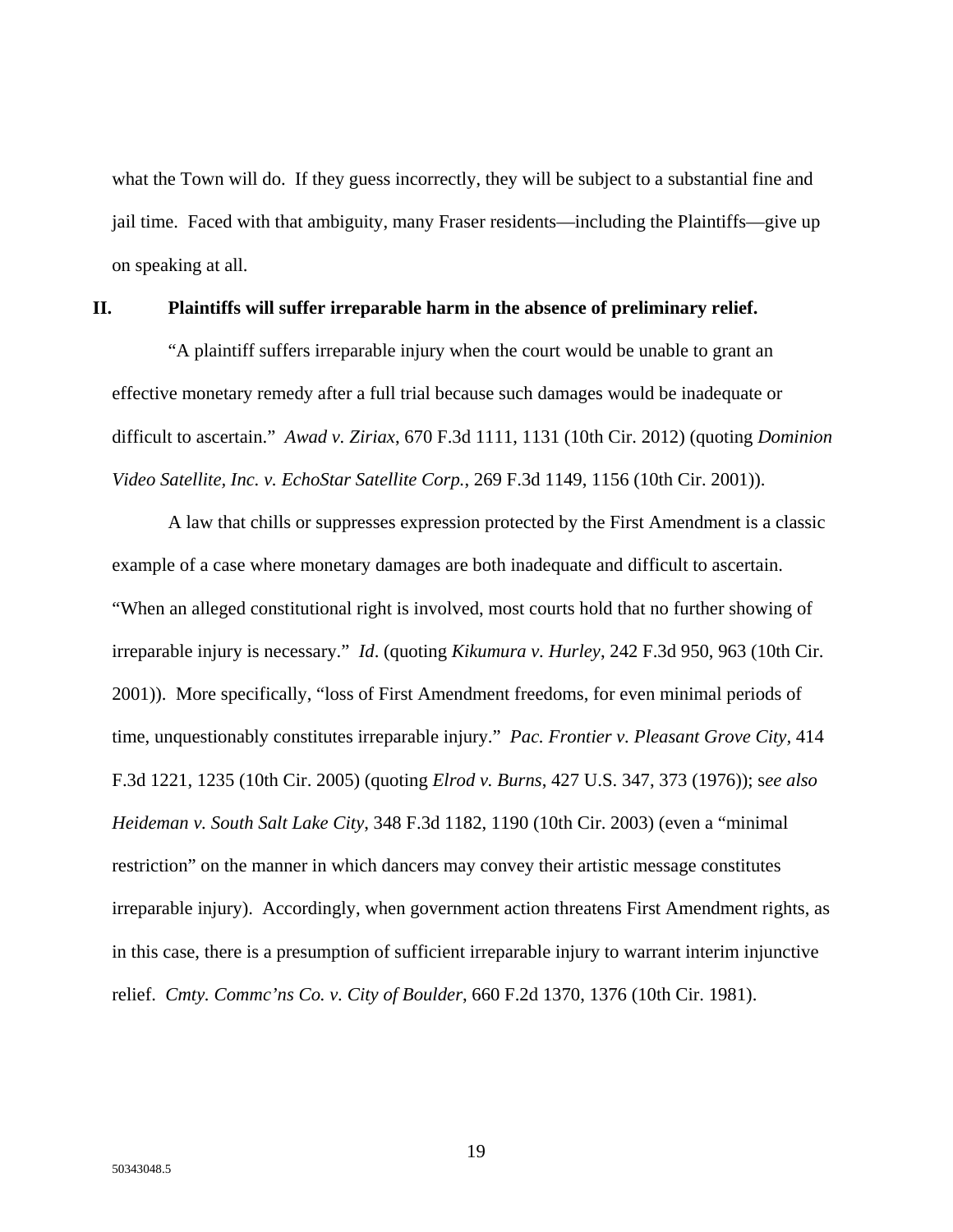### **III. The balance of equities tips significantly in the Plaintiffs' favor.**

The Town's challenged campaign of enforcement heavily burdens First Amendment rights—a burden that constitutes irreparable injury as a matter of law—and the Town is violating both the Federal and Colorado Constitutions. Accordingly, the balance of equities tips sharply in the Plaintiffs' favor. *See Awad*, 670 F.3d at 1131 ("[W]hen the law that voters wish to enact is likely unconstitutional, their interests do not outweigh Mr. Awad's in having his constitutional rights protected"); *Am. Civil Liberties Union v. Johnson*, 194 F.3d 1149, 1163 (10th Cir. 1999) ("[T]he threatened injury to Plaintiffs' constitutionally protected speech outweighs whatever damage the preliminary injunction may cause Defendants' inability to enforce what appears to be an unconstitutional statute").

#### **IV. The injunction is in the public interest.**

Finally, the temporary injunction the Plaintiffs seek, which protects the First Amendment, is clearly in the public interest. "It is always in the public interest to prevent the violation of a party's constitutional rights." *Awad*, 670 F.3d at 1131. "[A]s far as the public interest is concerned, it is axiomatic that the preservation of First Amendment rights serves everyone's best interest." *Local Org. Comm., Denver Chap., Million Man March v. Cook*, 922 F. Supp. 1494, 1501 (D. Colo. 1996); *see also Elam Constr. v. Reg. Transp. Dist.*, 129 F.3d 1343, 1347 (10th Cir. 1997) ("The public interest . . . favors plaintiffs' assertion of their First Amendment rights").

#### **CONCLUSION**

Political speech "is central to the meaning and purpose of the First Amendment." *Citizens United v. FEC*, 558 U.S. 310, 329 (2010) (citation omitted). "The right of citizens to inquire, to hear, to speak, and to use information to reach consensus is a precondition to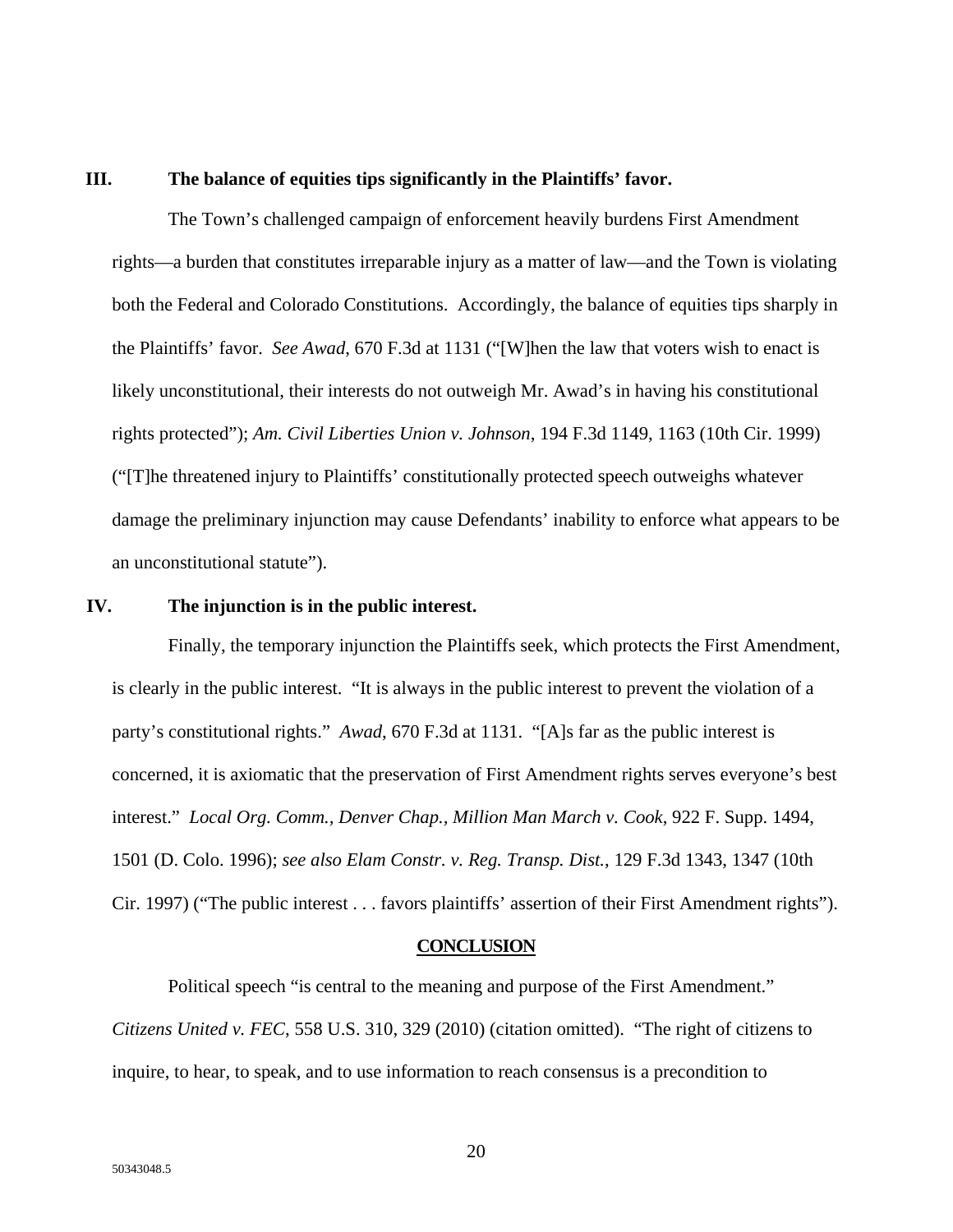enlightened self-government and a necessary means to protect it." *Id.* at 339. And if the government can censor unpopular political views through the arbitrary enforcement of a municipal ordinance, those constitutional protections become meaningless. The Court should grant the Plaintiffs' request for a preliminary injunction and enjoin the Town of Fraser from enforcing the Code until this Court enters a final judgment on the merits of Plaintiffs' claims.

Dated: July 25, 2019 Respectfully submitted,

 /s/ *Christopher M. Jackson* Christopher M. Jackson (#49202) Alyssa L. Levy (#44565) Sherman & Howard L.L.C. 633 Seventeenth Street, Suite 3000 Denver, CO 80202 Tel: (303) 297-2900 Fax: (303) 298-0940 Email: cjackson@shermanhoward.com alevy@shermanhoward.com In cooperation with the ACLU Foundation of Colorado

Mark Silverstein (# 26979) Sara Neel (#36904) American Civil Liberties Union Foundation of Colorado 303 E. 17th Ave., Suite 350 Denver, CO 80203 Tel: (720) 402-3114 Fax: (303) 777-1771 Email: msilverstein@aclu-co.org sneel@aclu-co.org

*Attorneys for Plaintiffs*